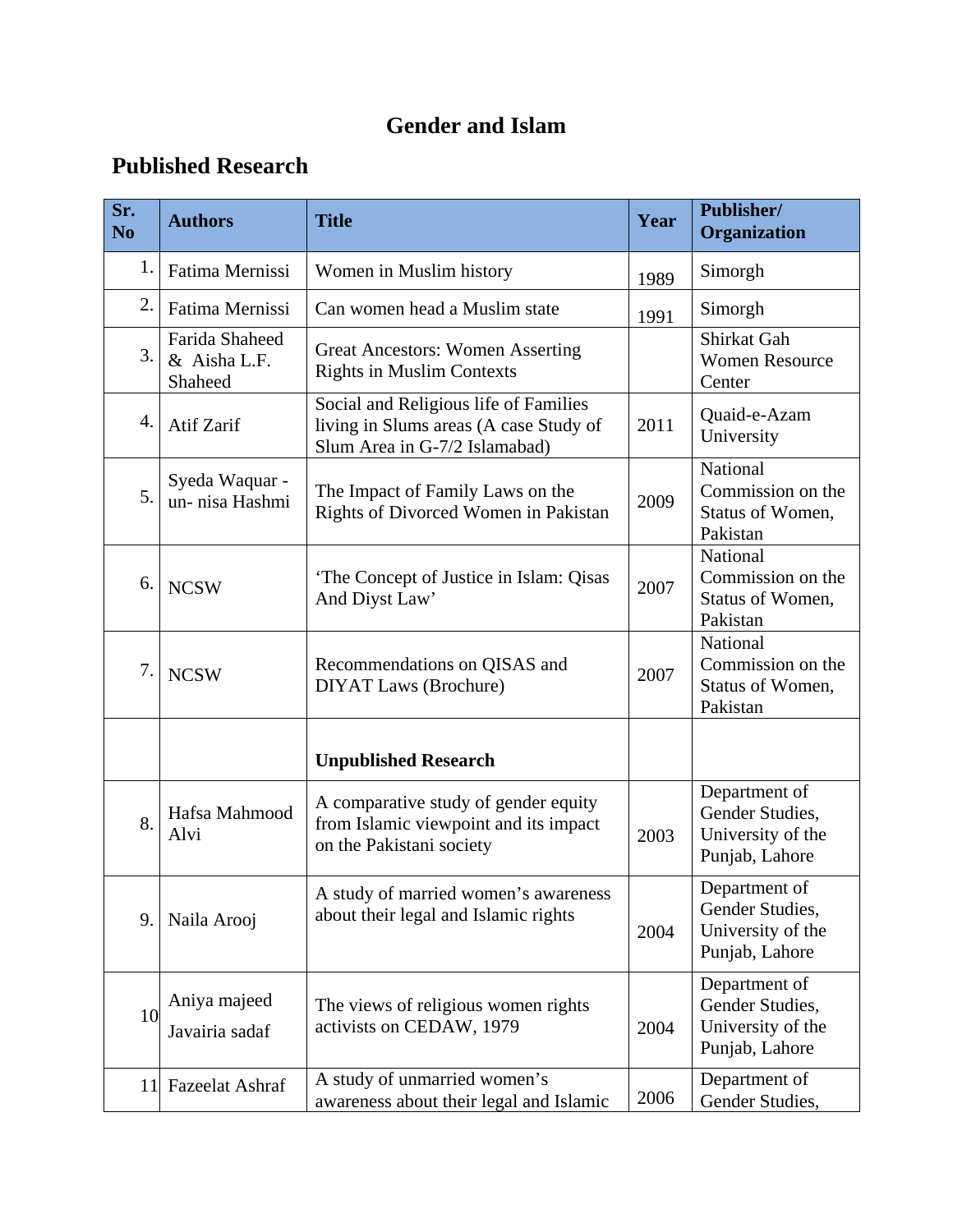| Sr.<br>N <sub>0</sub> | <b>Authors</b>           | <b>Title</b>                                                                                                                                    | Year | Publisher/<br>Organization                                              |
|-----------------------|--------------------------|-------------------------------------------------------------------------------------------------------------------------------------------------|------|-------------------------------------------------------------------------|
|                       |                          | rights                                                                                                                                          |      | University of the<br>Punjab, Lahore                                     |
| 12                    | Feroza Batool            | Opinion about hijab wearing working<br>women towards hijab and women's<br>emancipation                                                          | 2007 | Department of<br>Gender Studies,<br>University of the<br>Punjab, Lahore |
| 13                    | Reem Shahid              | Students' attitude towards non-Islamic<br>customs against women in pakistan                                                                     | 2010 | Department of<br>Gender Studies,<br>University of the<br>Punjab, Lahore |
|                       | 14 Sofia Idris           | Women's rights in Islam and situation in<br>Pakistan                                                                                            | 2010 | Department of<br>Gender Studies,<br>University of the<br>Punjab, Lahore |
| 15                    | Rabia Ashraf             | Awareness of local masses about<br>components of Islamic marriages                                                                              | 2011 | Department of<br>Gender Studies,<br>University of the<br>Punjab, Lahore |
| 16                    | Saira Ali                | Concept of Halala in Islam its related<br>issues in Pakistan: A critical analysis                                                               | 2011 | Department of<br>Gender Studies,<br>University of the<br>Punjab, Lahore |
| 17                    | Shamim Akhtar<br>Qureshi | Attitudes of a selected sample of women<br>towards Purdah in Lahore                                                                             | 1957 | Department of<br>Sociology,<br>University of the<br>Punjab, Lahore      |
|                       | 18 Perveen Farrukh       | A study of attitudes of selected sample<br>of female undergraduate students<br>towards pardah in Lahore                                         | 1962 | Department of<br>Sociology,<br>University of the<br>Punjab, Lahore      |
|                       | 19 Nasrin Gul            | Attitudes of men towards religious and<br>secular education(with special reference<br>to a locality of 'N' type quarters,<br>Samanabad, Lahore) | 1962 | Department of<br>Sociology,<br>University of the<br>Punjab, Lahore      |
|                       | 20 Rehana Haque          | Effect of education on observance of<br>purdaha                                                                                                 | 1963 | Department of<br>Sociology,<br>University of the<br>Punjab, Lahore      |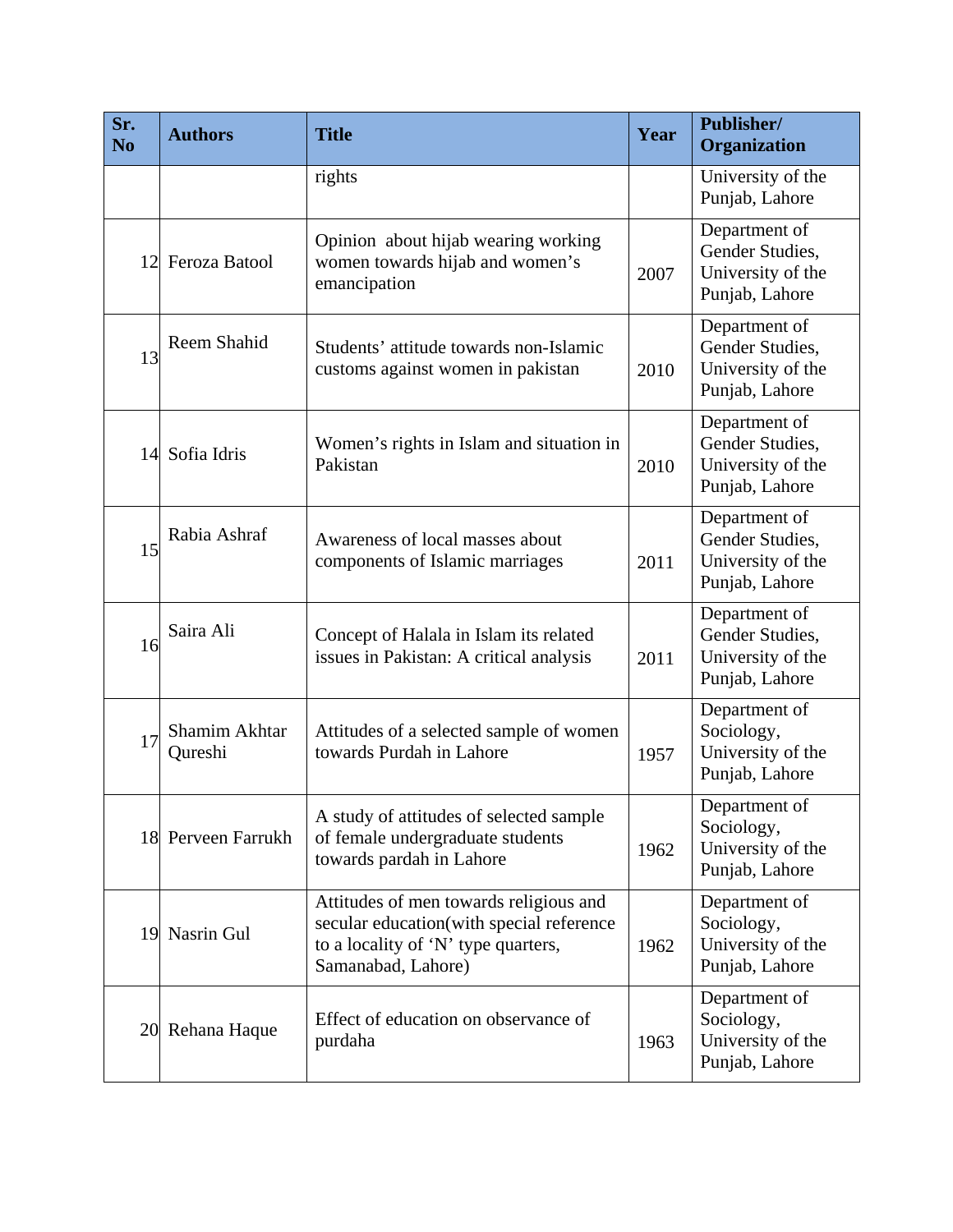| Sr.<br>N <sub>o</sub> | <b>Authors</b>          | <b>Title</b>                                                                     | Year | Publisher/<br>Organization                                         |
|-----------------------|-------------------------|----------------------------------------------------------------------------------|------|--------------------------------------------------------------------|
| 21                    | Rehana Wahid            | Attitude of Syed caste towards<br>endogamy in area of Chah Miran Shah,<br>Lahore | 1964 | Department of<br>Sociology,<br>University of the<br>Punjab, Lahore |
| 22                    | Salma Mussert<br>Faridi | Purdah observance among the females<br>of Wahdat Colony, Lahore                  | 1967 | Department of<br>Sociology,<br>University of the<br>Punjab, Lahore |
| 23                    | Naeem Baig              | Modernism and adherence to basic<br>Islamic concept of family                    | 1971 | Department of<br>Sociology,<br>University of the<br>Punjab, Lahore |
| 24                    | Azra Benjamin           | Attitude of Chirstian girls towards inter<br>marriages (Christian -Muslims)      | 1971 | Department of<br>Sociology,<br>University of the<br>Punjab, Lahore |
| 25                    | Muhamamd<br>Tariq       | Attitude of the religious funcionaries<br>towards the dowry act, 1976            | 1978 | Department of<br>Sociology,<br>University of the<br>Punjab, Lahore |
|                       | 26 Yasir Khan           | Attitude of the religious leaders (Imams)<br>towards family planning             | 1986 | Department of<br>Sociology,<br>University of the<br>Punjab, Lahore |
| 27                    | Asma Naz                | Attitude of religious teachers toward<br>family planning                         | 1998 | Department of<br>Sociology,<br>University of the<br>Punjab, Lahore |
| 28                    | Uzma Saleem             | Socio religious factors of adoption of<br>hijab                                  | 2000 | Department of<br>Sociology,<br>University of the<br>Punjab, Lahore |
| 29                    | Mian Naqeeb<br>Hamid    | Socio-religious factors in the adoption<br>of hijab                              | 2008 | Department of<br>Sociology,<br>University of the<br>Punjab, Lahore |
| 30                    | Zora Latif              | Attitude of university women towards<br>purdah                                   | 1957 | Department of<br>Social Work,<br>University of the                 |